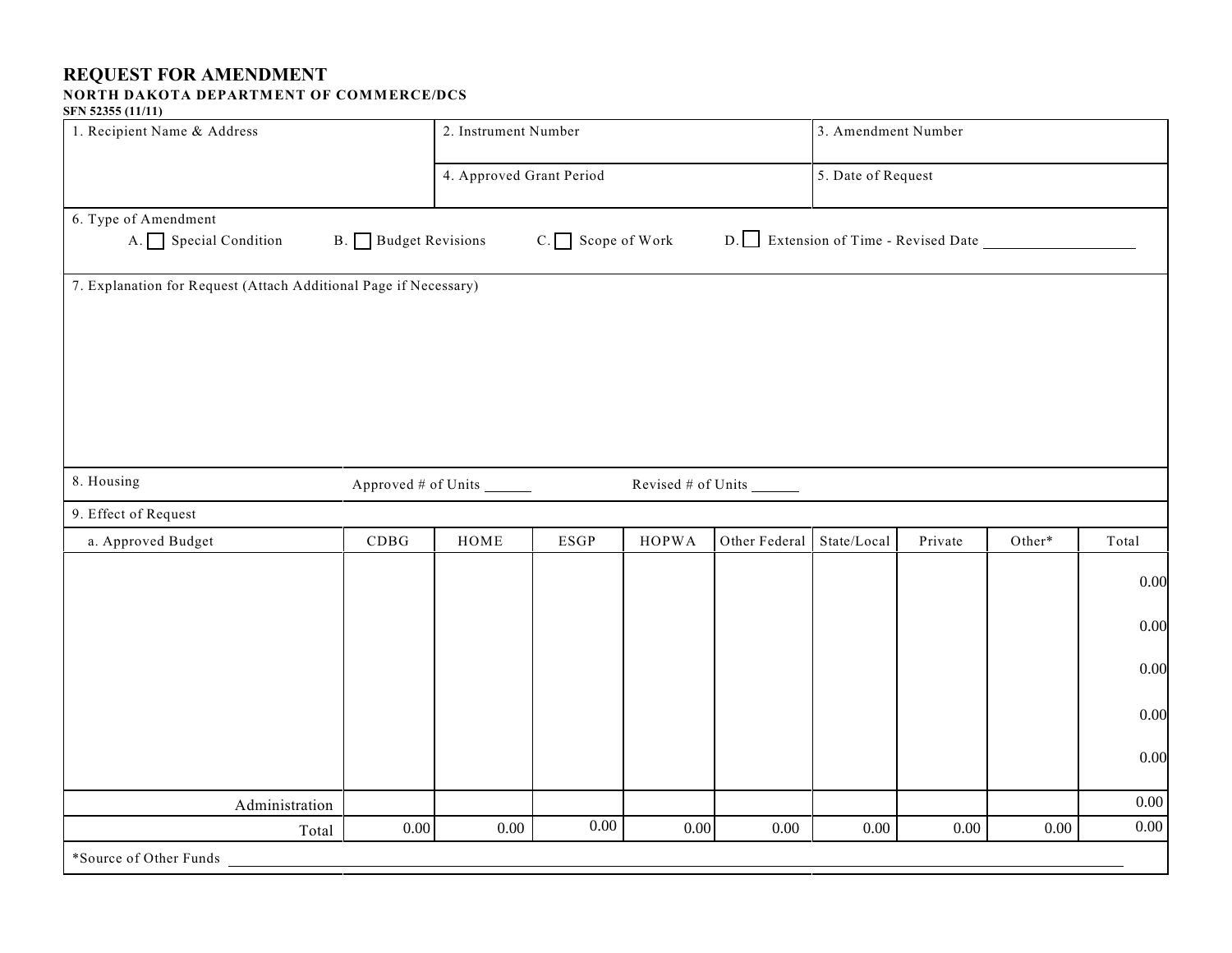| b. Additions and Deletions                        | CDBG     | <b>HOME</b>                      | <b>ESGP</b> | <b>HOPWA</b> | Other Federal                   | State/Local | Private  | Other*   | Total    |
|---------------------------------------------------|----------|----------------------------------|-------------|--------------|---------------------------------|-------------|----------|----------|----------|
|                                                   |          |                                  |             |              |                                 |             |          |          | 0.00     |
|                                                   |          |                                  |             |              |                                 |             |          |          | 0.00     |
|                                                   |          |                                  |             |              |                                 |             |          |          |          |
|                                                   |          |                                  |             |              |                                 |             |          |          | 0.00     |
|                                                   |          |                                  |             |              |                                 |             |          |          | 0.00     |
|                                                   |          |                                  |             |              |                                 |             |          |          | 0.00     |
| Administration                                    |          |                                  |             |              |                                 |             |          |          | 0.00     |
| Total                                             | $0.00\,$ | 0.00                             | 0.00        | $0.00\,$     | 0.00                            | 0.00        | 0.00     | 0.00     | $0.00\,$ |
| *Source of Other Funds (if different from Budget) |          |                                  |             |              |                                 |             |          |          |          |
| c. Revised Budget                                 | CDBG     | <b>HOME</b>                      | <b>ESGP</b> | <b>HOPWA</b> | Other Federal State/Local       |             | Private  | Other*   | Total    |
|                                                   | $0.00\,$ | 0.00                             | $0.00\,$    | 0.00         | $0.00\,$                        | 0.00        | $0.00\,$ | 0.00     | 0.00     |
|                                                   | 0.00     | $0.00\,$                         | 0.00        |              | 0.00                            | 0.00        | $0.00\,$ | 0.00     | 0.00     |
|                                                   |          |                                  |             | 0.00         |                                 |             |          |          |          |
|                                                   | 0.00     | 0.00                             | 0.00        | 0.00         | $0.00\,$                        | 0.00        | 0.00     | 0.00     | $0.00\,$ |
|                                                   | $0.00\,$ | $0.00\,$                         | $0.00\,$    | 0.00         | $0.00\,$                        | 0.00        | 0.00     | 0.00     | 0.00     |
|                                                   | 0.00     | 0.00                             | $0.00\,$    | 0.00         | $0.00\,$                        | 0.00        | 0.00     | 0.00     | 0.00     |
|                                                   |          |                                  |             |              |                                 |             |          |          |          |
| Administration                                    | $0.00\,$ | 0.00                             | 0.00        | 0.00         | $0.00\,$                        | $0.00\,$    | 0.00     | $0.00\,$ | 0.00     |
| Total                                             | 0.00     | 0.00                             | $0.00\,$    | 0.00         | 0.00                            | $0.00\,$    | $0.00\,$ | 0.00     | 0.00     |
| *Source of Other Funds (if different from Budget) |          |                                  |             |              |                                 |             |          |          |          |
| 10. Submitted By (Chief Elected Official)         |          | 11. Regional Council Concurrence |             |              | 12. Action Taken (DCS USE ONLY) |             |          |          |          |
|                                                   |          |                                  |             |              |                                 |             |          |          |          |
| Signature<br>Name                                 |          | Signature                        |             |              | Approved □                      |             | Name     |          |          |
|                                                   |          | Title                            |             |              | Disapproved $\square$           |             | Title    |          |          |
|                                                   |          |                                  |             |              |                                 |             |          |          |          |